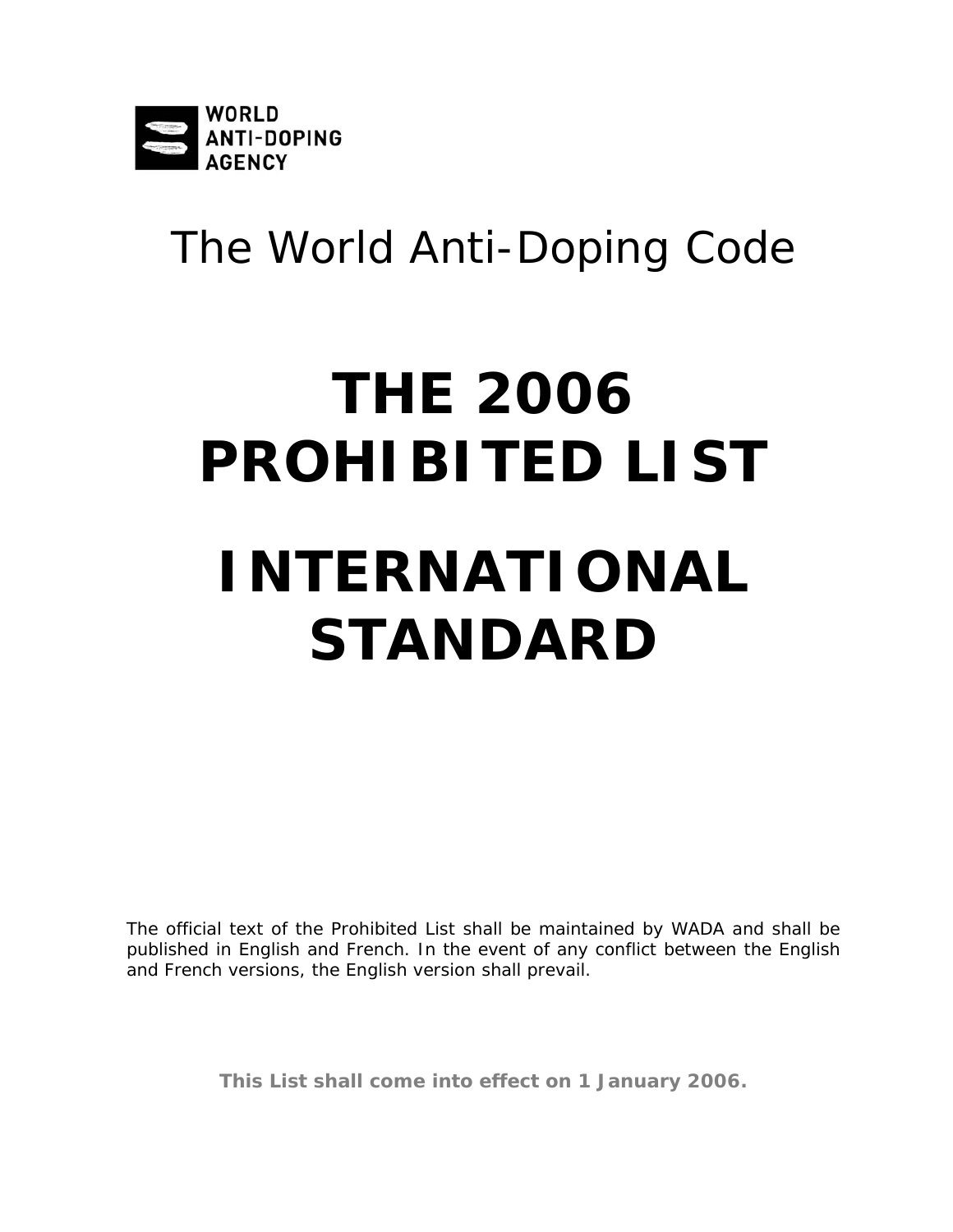## **THE 2006 PROHIBITED LIST WORLD ANTI-DOPING CODE**

**Valid 1 January 2006**

The use of any drug should be limited to medically justified indications

## **SUBSTANCES AND METHODS PROHIBITED AT ALL TIMES (IN- AND OUT-OF-COMPETITION)**

### **PROHIBITED SUBSTANCES**

#### **S1. ANABOLIC AGENTS**

Anabolic agents are prohibited.

#### **1. Anabolic Androgenic Steroids (AAS)**

a. Exogenous<sup>\*</sup> AAS, including:

**1-androstendiol** (5α-androst-1-ene-3β,17β-diol )**; 1-androstendione** (5αandrost-1-ene-3,17-dione)**; bolandiol** (19-norandrostenediol)**; bolasterone; boldenone; boldione** (androsta-1,4-diene-3,17-dione)**; calusterone; clostebol; danazol** (17α-ethynyl-17β-hydroxyandrost-4-eno[2,3-d]isoxazole)**; dehydrochlormethyltestosterone** (4-chloro-17β-hydroxy-17α-methylandrosta-1,4-dien-3-one)**; desoxymethyltestosterone** (17α-methyl-5α-androst-2-en-17β-ol)**; drostanolone; ethylestrenol** (19-nor-17α-pregn-4-en-17-ol)**; fluoxymesterone; formebolone; furazabol** (17β-hydroxy-17α-methyl-5αandrostano[2,3-c]-furazan)**; gestrinone;** 

**4-hydroxytestosterone** (4,17β-dihydroxyandrost-4-en-3-one)**; mestanolone; mesterolone; metenolone; methandienone** (17β-hydroxy-17αmethylandrosta-1,4-dien-3-one)**; methandriol; methasterone** (2α, 17αdimethyl-5α-androstane-3-one-17β-ol)**; methyldienolone** (17β-hydroxy-17αmethylestra-4,9-dien-3-one)**; methyl-1-testosterone** (17β-hydroxy-17α-methyl-5α-androst-1-en-3-one)**; methylnortestosterone** (17β-hydroxy-17α-methylestr-4-en-3-one)**; methyltrienolone** (17β-hydroxy-17α-methylestra-4,9,11-trien-3 one)**; methyltestosterone; mibolerone; nandrolone; 19 norandrostenedione** (estr-4-ene-3,17-dione)**; norboletone; norclostebol;** 

**norethandrolone; oxabolone; oxandrolone; oxymesterone; oxymetholone; prostanozol** ([3,2-c]pyrazole-5α-etioallocholane-17β-tetrahydropyranol)**; quinbolone; stanozolol; stenbolone; 1-testosterone** (17β-hydroxy-5α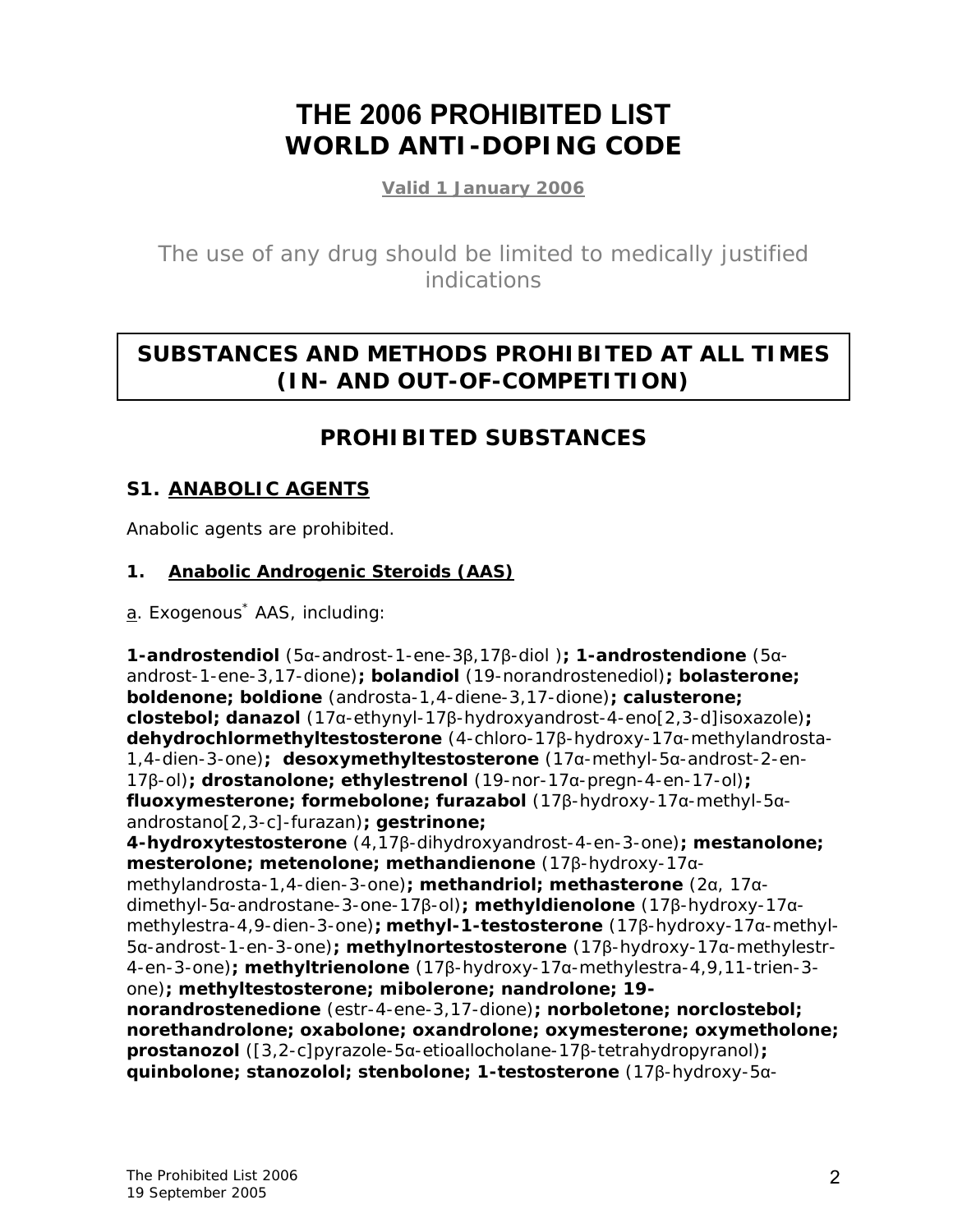androst-1-en-3-one)**; tetrahydrogestrinone** (18a-homo-pregna-4,9,11-trien-17β-ol-3-one)**; trenbolone** and other substances with a similar chemical structure or similar biological effect(s).

b. Endogenous<sup>\*\*</sup> AAS:

**androstenediol** (androst-5-ene-3β,17β-diol)**; androstenedione** (androst-4-ene-3,17-dione)**; dihydrotestosterone** (17β-hydroxy-5α-androstan-3-one) **; prasterone** (dehydroepiandrosterone, DHEA)**; testosterone** and the following metabolites and isomers:

**5α-androstane-3α,17α-diol; 5α-androstane-3α,17β-diol; 5α-androstane-3β,17α-diol; 5α-androstane-3β,17β-diol; androst-4-ene-3α,17α-diol; androst-4-ene-3α,17β-diol; androst-4-ene-3β,17α-diol; androst-5-ene-3α,17α-diol; androst-5-ene-3α,17β-diol; androst-5-ene-3β,17α-diol; 4-androstenediol** (androst-4-ene-3β,17β-diol)**; 5-androstenedione** (androst-5 ene-3,17-dione)**; epi-dihydrotestosterone; 3α-hydroxy-5α-androstan-17 one; 3β-hydroxy-5α-androstan-17-one; 19-norandrosterone; 19 noretiocholanolone.**

Where an anabolic androgenic steroid is capable of being produced endogenously, a *Sample* will be deemed to contain such *Prohibited Substance* where the concentration of such *Prohibited Substance* or its metabolites or markers and/or any other relevant ratio(s) in the *Athlete*'s *Sample* so deviates from the range of values normally found in humans that it is unlikely to be consistent with normal endogenous production. A *Sample* shall not be deemed to contain a *Prohibited Substance* in any such case where an *Athlete* proves that the concentration of the *Prohibited Substance* or its metabolites or markers and/or the relevant ratio(s) in the *Athlete*'s *Sample* is attributable to a physiological or pathological condition.

In all cases, and at any concentration, the *Athlete*'s sample will be deemed to contain a *Prohibited Substance* and the laboratory will report an *Adverse Analytical Finding* if, based on any reliable analytical method (e.g. IRMS), the laboratory can show that the *Prohibited Substance* is of exogenous origin. In such case, no further investigation is necessary.

If a value in the range of levels normally found in humans is reported and the reliable analytical method (e.g. IRMS) has not determined the exogenous origin of the substance, but if there are serious indications, such as a comparison to reference steroid profiles, of a possible *Use* of a *Prohibited Substance,* further investigation shall be conducted by the relevant *Anti-Doping Organization* by reviewing the results of any previous test(s) or by conducting subsequent test(s), in order to determine whether the result is due to a physiological or pathological condition, or has occurred as a consequence of the exogenous origin of a *Prohibited Substance*.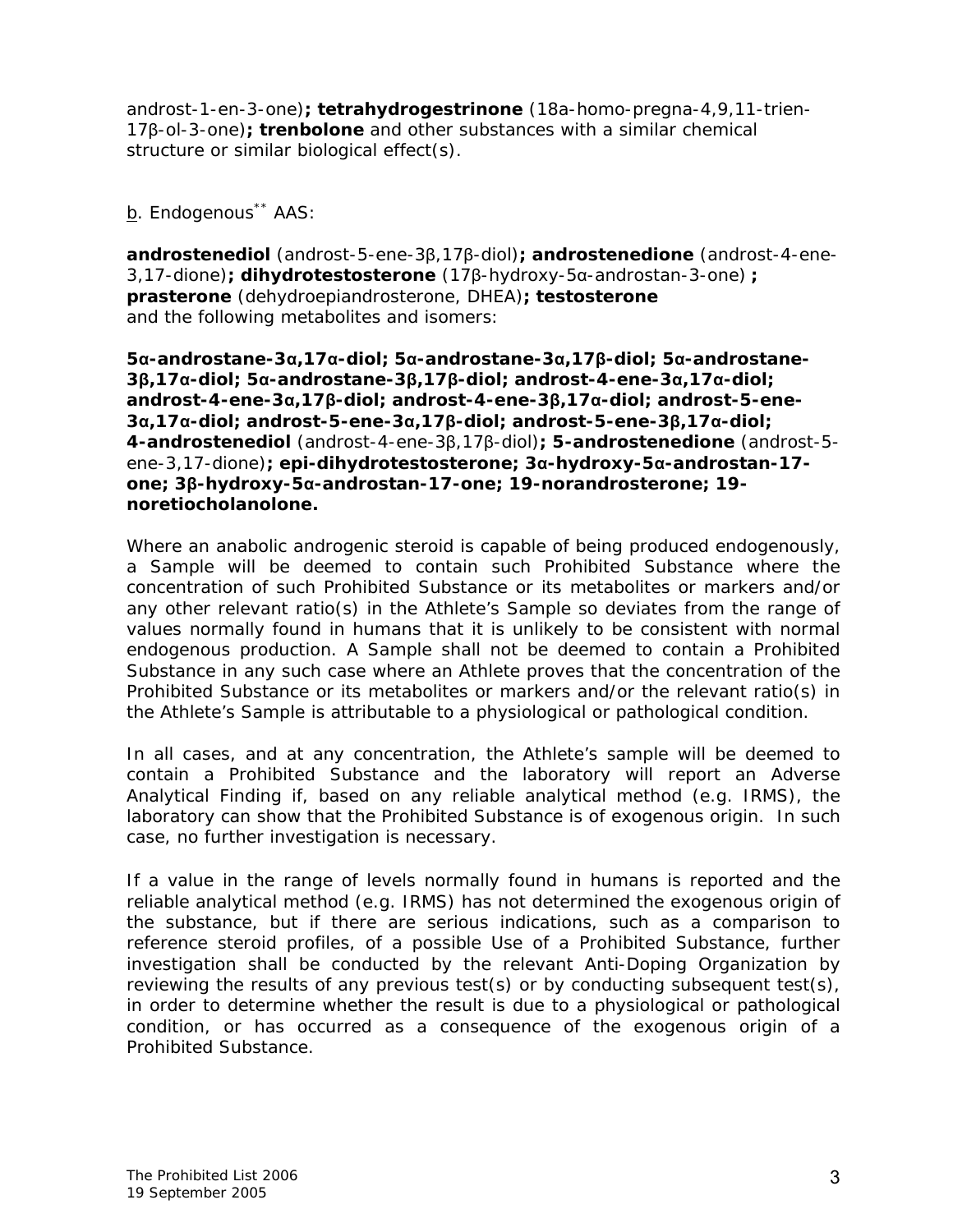When a laboratory has reported a T/E ratio greater than four (4) to one (1) and any reliable analytical method (e.g. IRMS) applied has not determined the exogenous origin of the substance, further investigation may be conducted by a review of previous tests or by conducting subsequent test(s), in order to determine whether the result is due to a physiological or pathological condition, or has occurred as a consequence of the exogenous origin of a *Prohibited Substance*. If a laboratory reports, using an additional reliable analytical method (e.g. IRMS), that the *Prohibited Substance* is of exogenous origin, no further investigation is necessary and the *Sample* will be deemed to contain such *Prohibited Substance*. When an additional reliable analytical method (e.g. IRMS) has not been applied and a minimum of three previous test results are not available, the relevant *Anti-Doping Organization* shall test the *Athlete* with no advance notice at least three times within a three-month period. If the longitudinal profile of the *Athlete* that is subject to the subsequent tests is not physiologically normal, the result shall be reported as an *Adverse Analytical Finding*.

In extremely rare individual cases, boldenone of endogenous origin can be consistently found at very low nanograms per milliliter (ng/mL) levels in urine. When such a very low concentration of boldenone is reported by a laboratory and any reliable analytical method (e.g. IRMS) applied has not determined the exogenous origin of the substance, further investigation may be conducted by a review of previous tests or by conducting subsequent test(s). When an additional reliable analytical method (e.g. IRMS) has not been applied, a minimum of three no advance notice tests in a period of three months shall be conducted by the relevant *Anti-Doping Organization*. If the longitudinal profile of the *Athlete* who is subject to the subsequent tests is not physiologically normal, the result shall be reported as an *Adverse Analytical Finding*.

For 19-norandrosterone, an *Adverse Analytical Finding* reported by a laboratory is considered to be scientific and valid proof of exogenous origin of the *Prohibited Substance*. In such case, no further investigation is necessary.

Should an *Athlete* fail to cooperate in the investigations, the *Athlete*'s *Sample* shall be deemed to contain a *Prohibited Substance*.

#### **Other Anabolic Agents, including but not limited to:**

#### **Clenbuterol, tibolone, zeranol, zilpaterol.**

*For purposes of this section:* 

\* *"exogenous" refers to a substance which is not ordinarily capable of being produced by the body naturally.*

\*\* *"endogenous" refers to a substance which is capable of being produced by the body naturally.*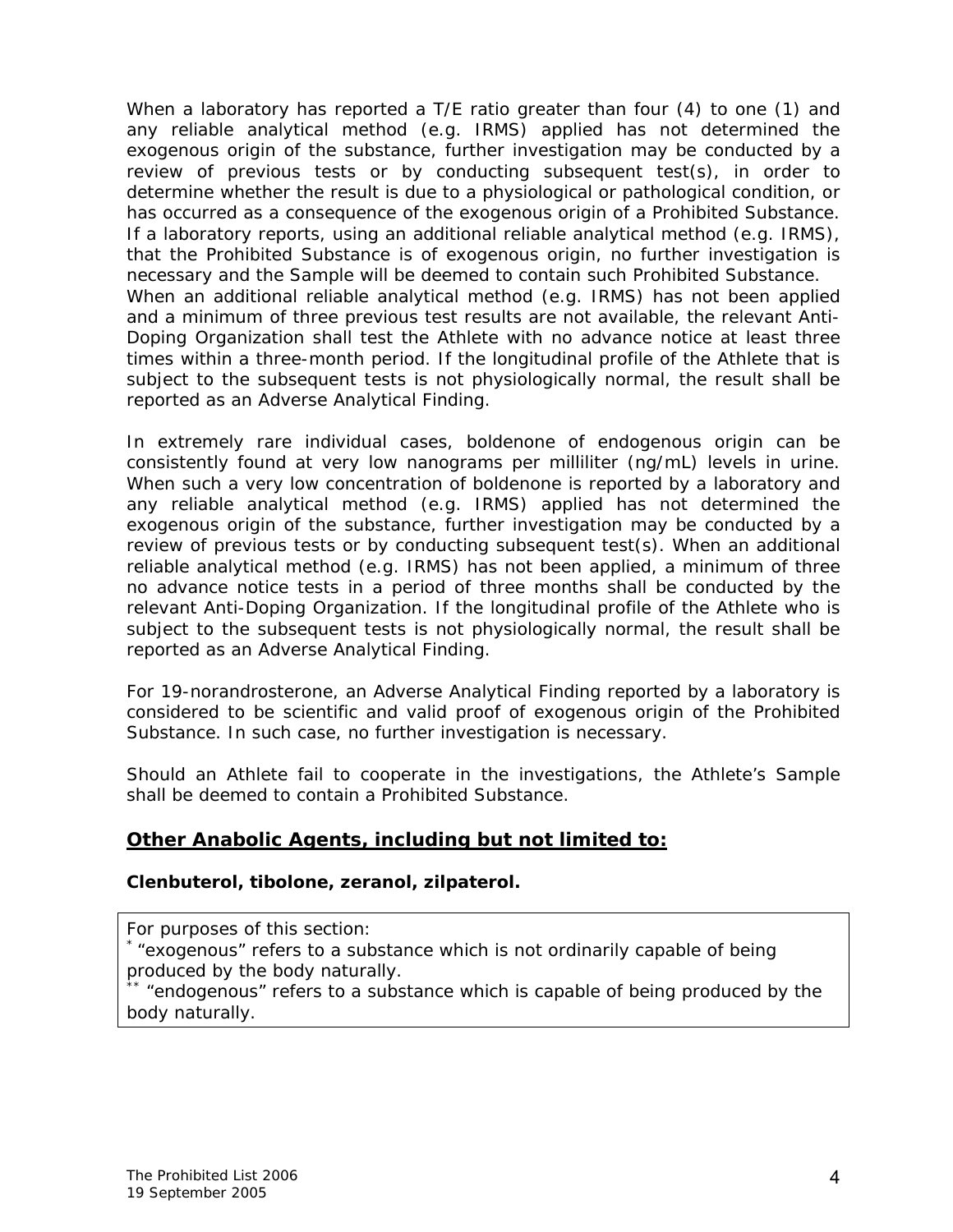#### **S2. HORMONES AND RELATED SUBSTANCES**

The following substances, including other substances with a similar chemical structure or similar biological effect(s), and their releasing factors, are prohibited:

- **1. Erythropoietin (EPO);**
- **2. Growth Hormone (hGH), Insulin-like Growth Factors (**e.g. **IGF-1), Mechano Growth Factors (MGFs);**
- **3. Gonadotrophins (LH, hCG),** prohibited in males only;
- **4. Insulin;**
- **5. Corticotrophins.**

Unless the *Athlete* can demonstrate that the concentration was due to a physiological or pathological condition, a *Sample* will be deemed to contain a *Prohibited Substance* (as listed above) where the concentration of the *Prohibited Substance* or its metabolites and/or relevant ratios or markers in the *Athlete*'s *Sample* so exceeds the range of values normally found in humans that it is unlikely to be consistent with normal endogenous production.

If a laboratory reports, using a reliable analytical method, that the *Prohibited Substance* is of exogenous origin, the *Sample* will be deemed to contain a *Prohibited Substance* and shall be reported as an *Adverse Analytical Finding*.

The presence of other substances with a similar chemical structure or similar biological effect(s), diagnostic marker(s) or releasing factors of a hormone listed above or of any other finding which indicate(s) that the substance detected is of exogenous origin, will be deemed to reflect the use of a *Prohibited Substance* and shall be reported as an *Adverse Analytical Finding*.

#### **S3. BETA-2 AGONISTS**

All beta-2 agonists including their D- and L-isomers are prohibited.

As an exception, formoterol, salbutamol, salmeterol and terbutaline, when administered by inhalation, require an abbreviated Therapeutic Use Exemption.

Despite the granting of any form of Therapeutic Use Exemption, a concentration of salbutamol (free plus glucuronide) greater than 1000 ng/mL will be considered an *Adverse Analytical Finding* unless the athlete proves that the abnormal result was the consequence of the therapeutic use of inhaled salbutamol.

#### **S4. AGENTS WITH ANTI-ESTROGENIC ACTIVITY**

The following classes of anti-estrogenic substances are prohibited: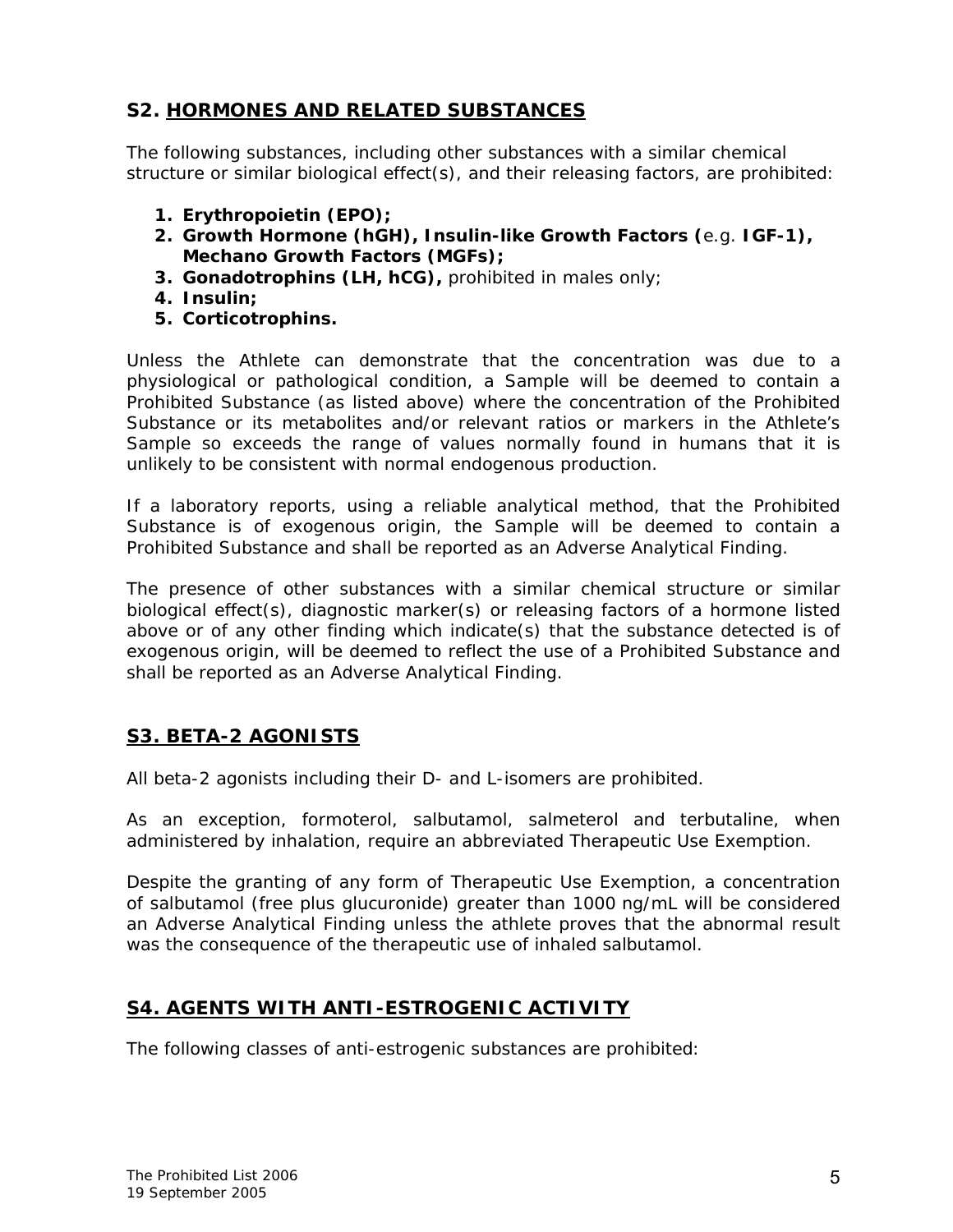- **1. Aromatase inhibitors including, but not limited to, anastrozole, letrozole, aminoglutethimide, exemestane, formestane, testolactone.**
- **2. Selective Estrogen Receptor Modulators (SERMs) including, but not limited to, raloxifene, tamoxifen, toremifene.**
- **3. Other anti-estrogenic substances including, but not limited to, clomiphene, cyclofenil, fulvestrant.**

#### **S5. DIURETICS AND OTHER MASKING AGENTS**

Masking agents include but are not limited to:

**Diuretics\*, epitestosterone, probenecid, alpha-reductase inhibitors (**e.g. **finasteride, dutasteride), plasma expanders (**e.g. **albumin, dextran, hydroxyethyl starch).** 

Diuretics include:

**acetazolamide, amiloride, bumetanide, canrenone, chlorthalidone, etacrynic acid, furosemide, indapamide, metolazone, spironolactone, thiazides (**e.g. **bendroflumethiazide, chlorothiazide, hydrochlorothiazide), triamterene**, and other substances with a similar chemical structure or similar biological effect(s) (except for drosperinone, which is not prohibited).

\* A Therapeutic Use Exemption is not valid if an *Athlete*'s urine contains a diuretic in association with threshold or sub-threshold levels of a *Prohibited Substance*(s).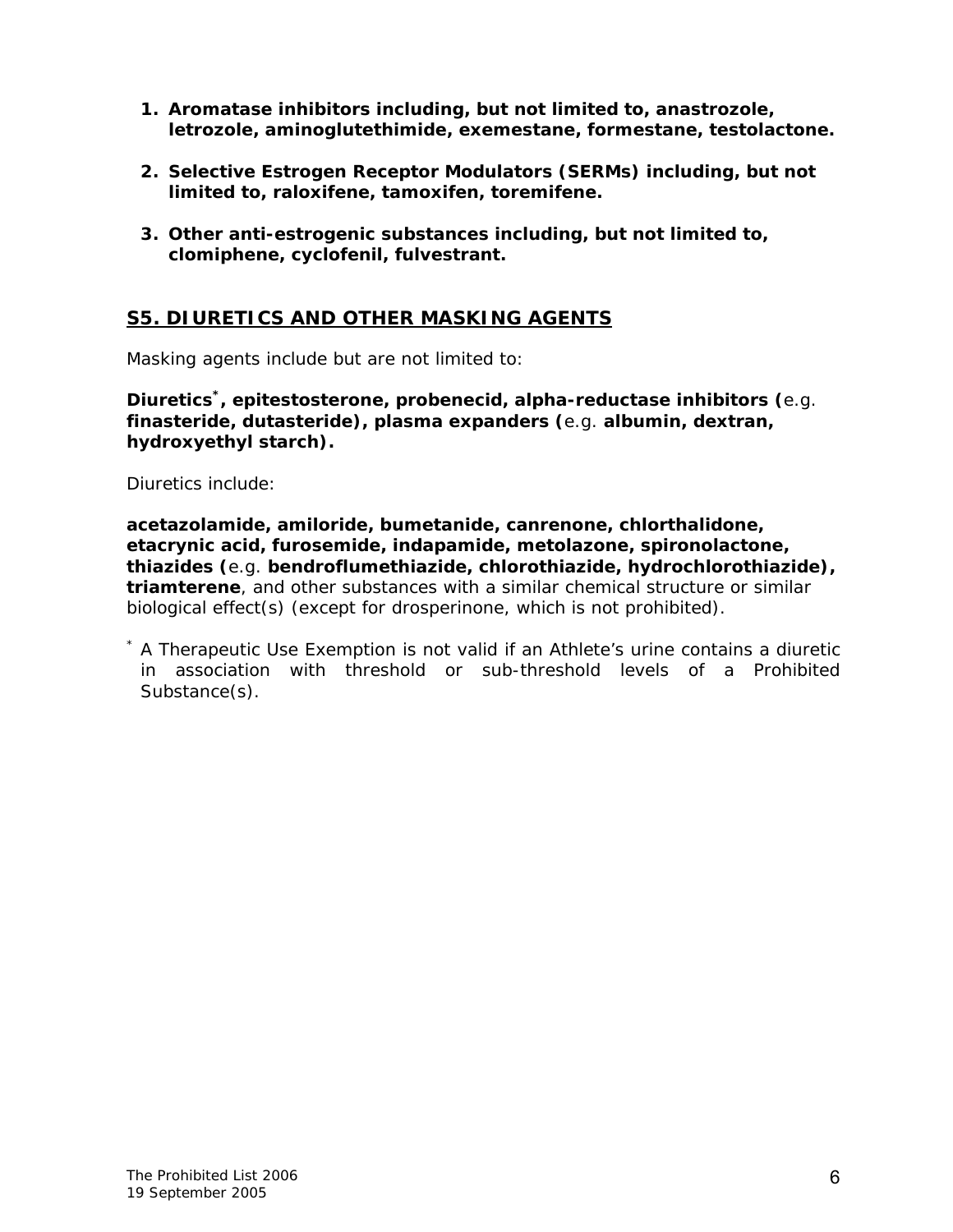#### **PROHIBITED METHODS**

#### **M1. ENHANCEMENT OF OXYGEN TRANSFER**

The following are prohibited:

- a. Blood doping, including the use of autologous, homologous or heterologous blood or red blood cell products of any origin.
- b. Artificially enhancing the uptake, transport or delivery of oxygen, including but not limited to perfluorochemicals, efaproxiral (RSR13) and modified haemoglobin products (e.g. haemoglobin-based blood substitutes, microencapsulated haemoglobin products).

#### **M2. CHEMICAL AND PHYSICAL MANIPULATION**

- a. *Tampering,* or attempting to tamper, in order to alter the integrity and validity of *Samples* collected during *Doping Controls* is prohibited. These include but are not limited to catheterisation, urine substitution and/or alteration.
- b. Intravenous infusions are prohibited, except as a legitimate acute medical treatment.

#### **M3. GENE DOPING**

The non-therapeutic use of cells, genes, genetic elements, or of the modulation of gene expression, having the capacity to enhance athletic performance, is prohibited.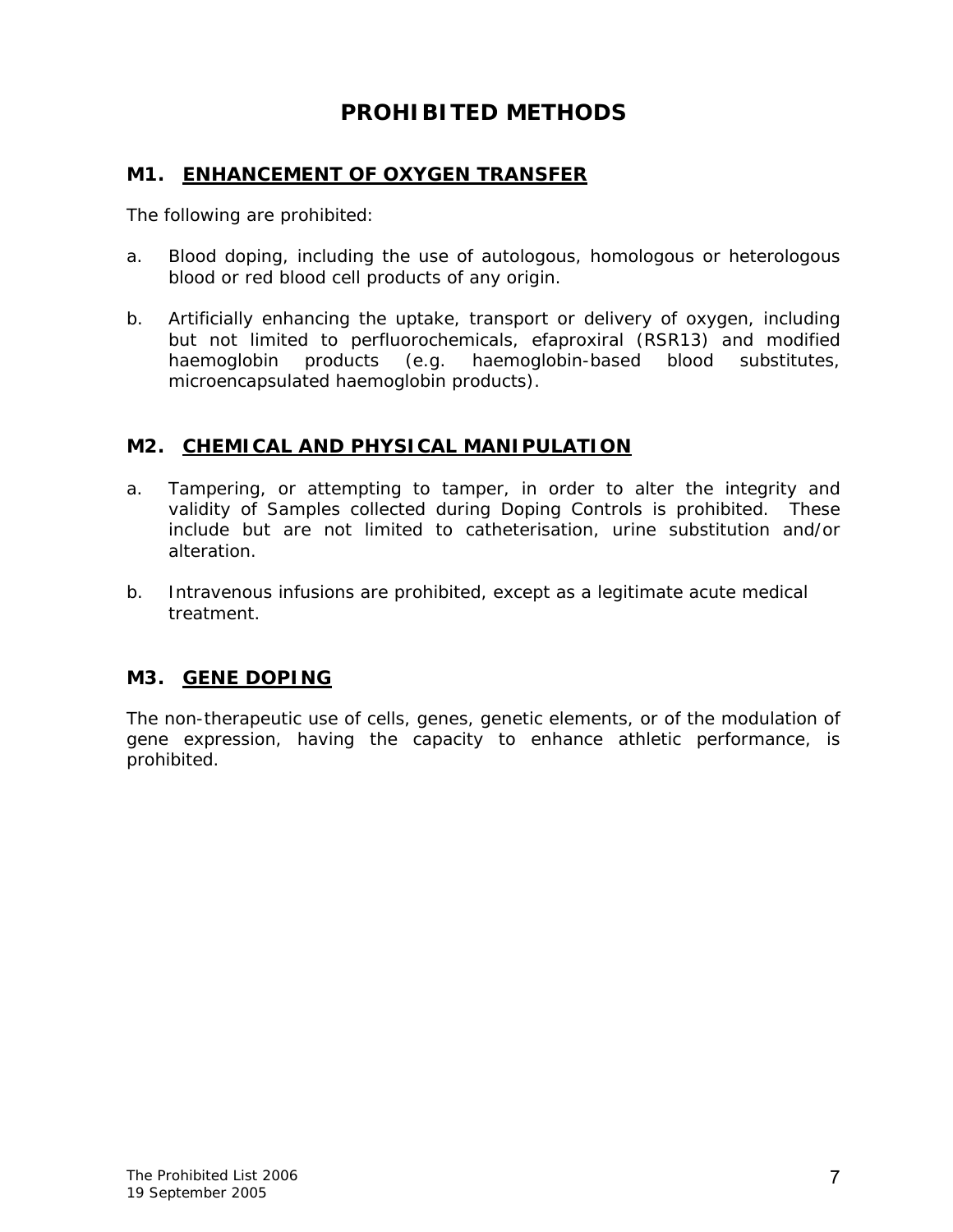## **SUBSTANCES AND METHODS PROHIBITED IN-COMPETITION**

**In addition to the categories S1 to S5 and M1 to M3 defined above, the following categories are prohibited in competition:** 

#### **PROHIBITED SUBSTANCES**

#### **S6. STIMULANTS**

The following stimulants are prohibited, including both their optical (D- and L-) isomers where relevant:

**Adrafinil, adrenaline\*, amfepramone, amiphenazole, amphetamine, amphetaminil, benzphetamine, bromantan, carphedon, cathine\*\*, clobenzorex, cocaine, cropropamide, crotetamide, cyclazodone, dimethylamphetamine, ephedrine**\*\*\***, etamivan, etilamphetamine, etilefrine, famprofazone, fenbutrazate, fencamfamin, fencamine, fenetylline, fenfluramine, fenproporex, furfenorex, heptaminol, isometheptene, levmethamfetamine, meclofenoxate, mefenorex, mephentermine, mesocarb, methamphetamine (D-), methylenedioxyamphetamine, methylenedioxymethamphetamine, pmethylamphetamine, methylephedrine**\*\*\***, methylphenidate, modafinil, nikethamide, norfenefrine, norfenfluramine, octopamine, ortetamine, oxilofrine, parahydroxyamphetamine, pemoline, pentetrazol, phendimetrazine, phenmetrazine, phenpromethamine, phentermine, prolintane, propylhexedrine, selegiline**, **sibutramine, strychnine** and other substances with a similar chemical structure or similar biological effect(s)<sup>\*\*\*\*</sup>.

\* Adrenaline associated with local anaesthetic agents or by local administration (e.g. nasal, ophthalmologic) is not prohibited.

\*\* **Cathine** is prohibited when its concentration in urine is greater than 5 micrograms per milliliter.

\*\*\* Each of **ephedrine** and **methylephedrine** is prohibited when its concentration in urine is greater than 10 micrograms per milliliter.

\*\*\*\* The following substances included in the 2006 Monitoring Program (bupropion, caffeine, phenylephrine, phenylpropanolamine, pipradol, pseudoephedrine, synephrine) are not considered as *Prohibited Substances*.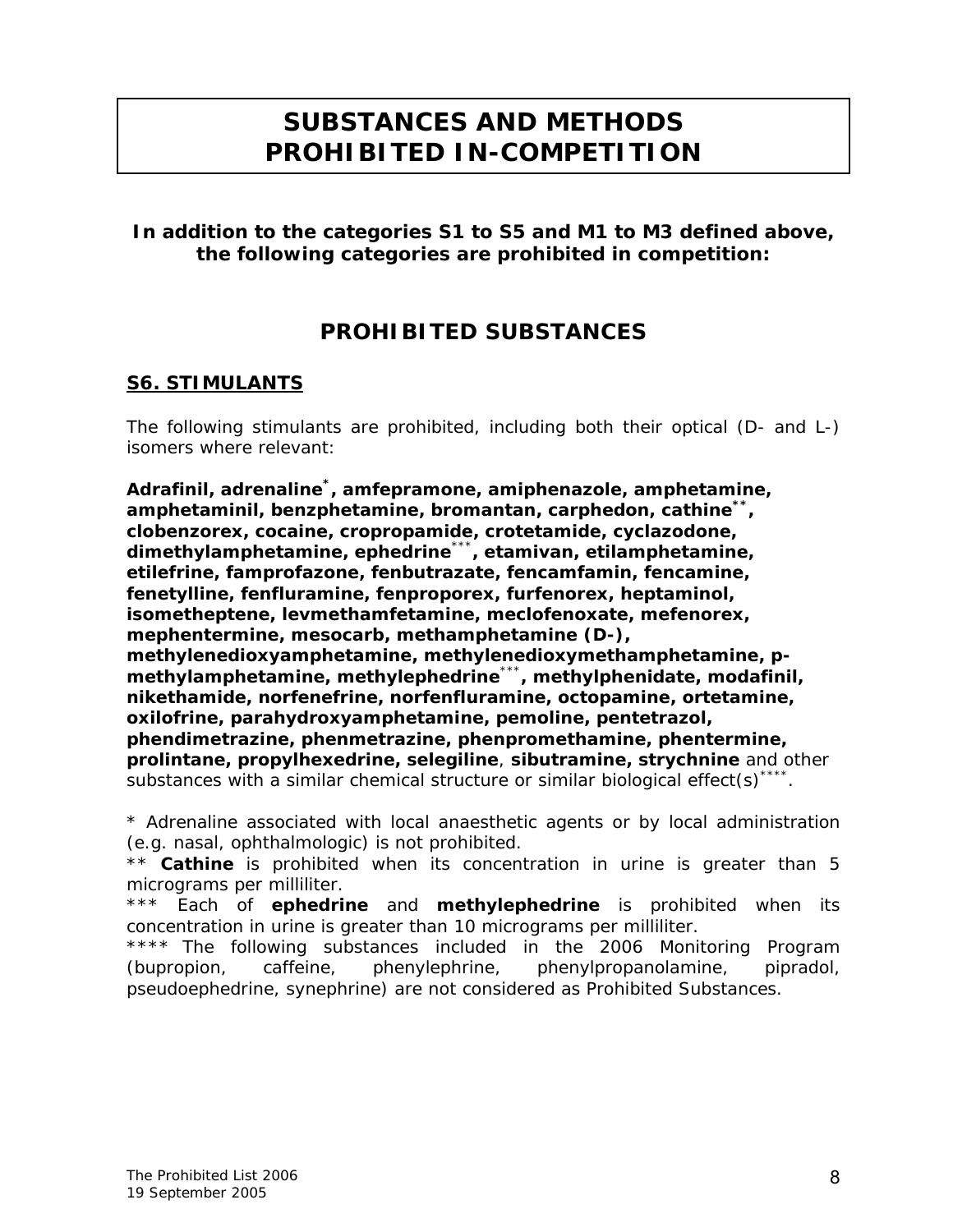#### **S7. NARCOTICS**

The following narcotics are prohibited:

**buprenorphine, dextromoramide, diamorphine (heroin), fentanyl and its derivatives, hydromorphone, methadone, morphine, oxycodone, oxymorphone, pentazocine, pethidine.** 

#### **S8. CANNABINOIDS**

Cannabinoids (e.g. hashish, marijuana) are prohibited.

#### **S9. GLUCOCORTICOSTEROIDS**

All glucocorticosteroids are prohibited when administered orally, rectally, intravenously or intramuscularly. Their use requires a Therapeutic Use Exemption approval.

Except as indicated below, other routes of administration require an abbreviated Therapeutic Use Exemption.

Topical preparations when used for dermatological, aural/otic, nasal, buccal cavity and ophthalmologic disorders are not prohibited and do not require any form of Therapeutic Use Exemption.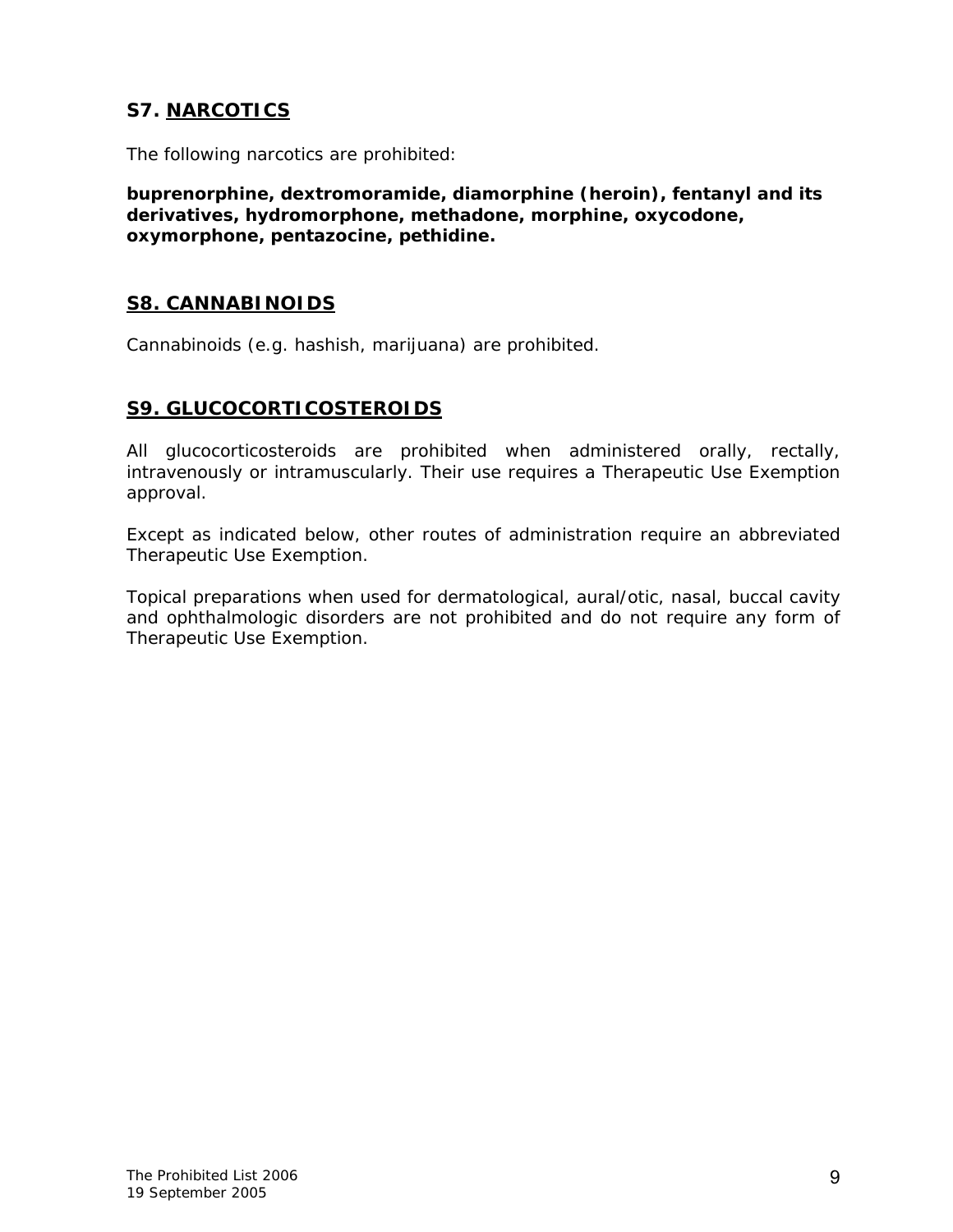## **SUBSTANCES PROHIBITED IN PARTICULAR SPORTS**

#### **P1. ALCOHOL**

Alcohol (ethanol) is prohibited *in-competition* only, in the following sports. Detection will be conducted by analysis of breath and/or blood. The doping violation threshold for each Federation is reported in parenthesis.

- Aeronautic (FAI) (0.20 g/L)
- Archery (FITA, IPC) (0.10 g/L)
	-
- Automobile (FIA) (0.10 g/L)
- Billiards (WCBS) (0.20 g/L)
- Boules (CMSB, (0.10 g/L)
	- IPC bowls)
- Karate (WKF) (0.10 g/L)
- Modern Pentathlon (UIPM) (0.10 g/L) for disciplines involving shooting
- Motorcycling (FIM) (0.10 g/L)
- Powerboating (UIM) (0.30 g/L)

**P2. BETA-BLOCKERS**

Unless otherwise specified, beta-blockers are prohibited *in-competition* only, in the following sports.

- Aeronautic (FAI)
- Archery (FITA, IPC) (also prohibited *out-of-competition*)
- Automobile (FIA)
- Billiards (WCBS)
- Bobsleigh (FIBT)
- Boules (CMSB, IPC bowls)
- Bridge (FMB)
- Chess (FIDE)
- Curling (WCF)
- Gymnastics (FIG)
- Motorcycling (FIM)
- Modern Pentathlon (UIPM) for disciplines involving shooting
- Nine-pin bowling (FIQ)
- Sailing (ISAF) for match race helms only
- Shooting (ISSF, IPC) (also prohibited *out-of-competition*)
- Skiing/Snowboarding (FIS) in ski jumping, freestyle aerials/halfpipe and snowboard halfpipe/big air
- Wrestling (FILA)

Beta-blockers include, but are not limited to, the following:

**acebutolol, alprenolol, atenolol, betaxolol, bisoprolol, bunolol, carteolol, carvedilol, celiprolol, esmolol, labetalol, levobunolol, metipranolol, metoprolol, nadolol, oxprenolol, pindolol, propranolol, sotalol, timolol.**